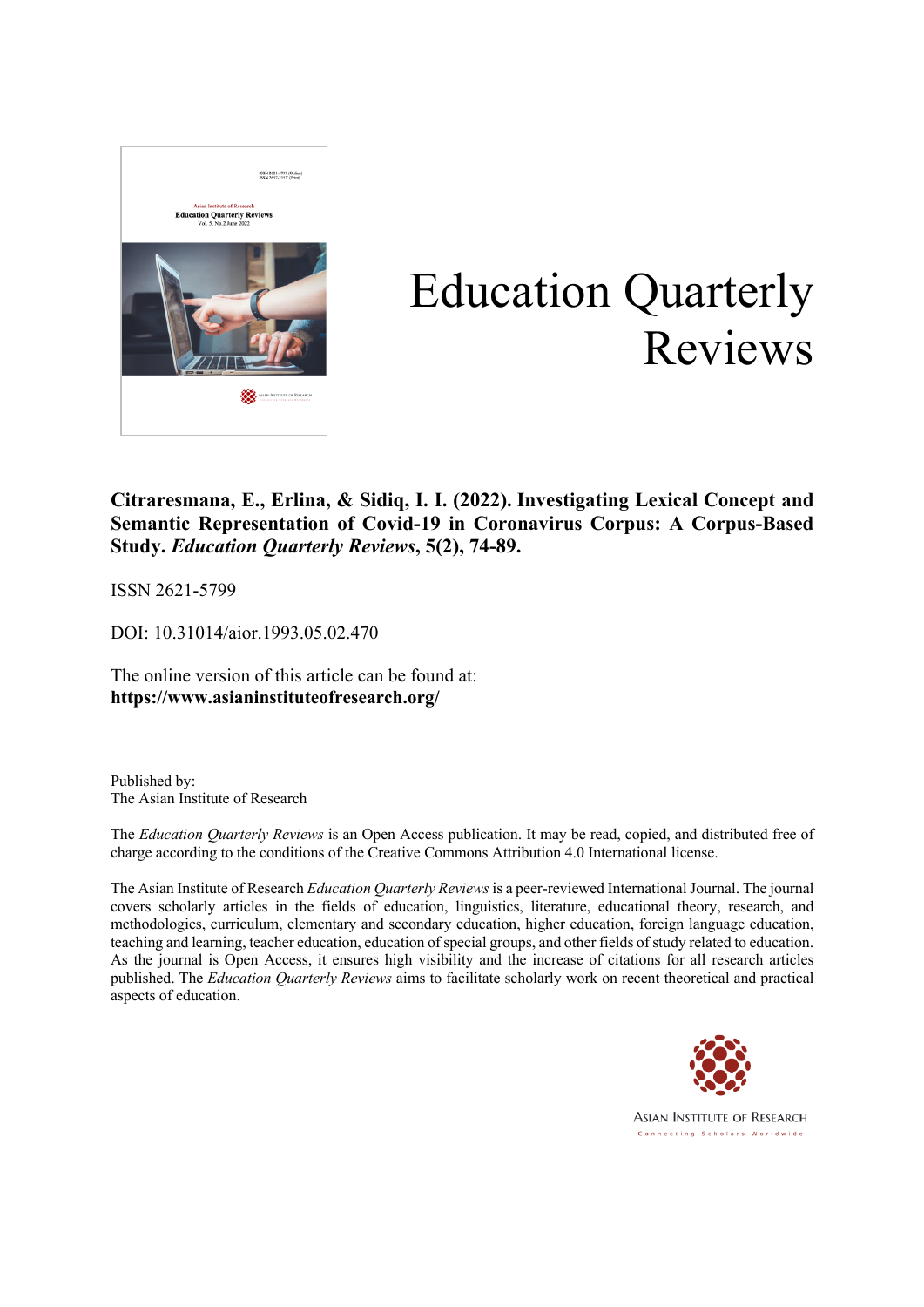

# Investigating Lexical Concept and Semantic Representation of Covid-19 in Coronavirus Corpus: A Corpus-Based Study

Elvi Citraresmana<sup>1</sup>, Erlina<sup>2</sup>, Inu Isnaeni Sidiq<sup>3</sup>

<sup>1</sup> Faculty of Cultural Sciences, Universitas Padjadjaran, Indonesia

Correspondence: Elvi Citraresmana, Faculty of Cultural Sciences, Universitas Padjadjaran, Jl. Soekarno Hatta km 21, Jatinangor-Sumedang, 45363, Indonesia. E-mail: elvi.citraresmana@unpad.ac.id

#### **Abstract**

This article discusses the lexical and semantic representation through the collocation that appeared in the Coronavirus Corpus. This research investigates the frequent collocates that appeared together with the node word Corona and find out how those collocates construct the meaning through the linguistic system and conceptual system as they are involved in lexical representation. This research offers a new insight into teaching language using Lexical Concepts and Cognitive Models (Evans, 2009). The data collected are from the Coronavirus corpus by using the corpus-based method. The strength of the keywords and collocate is measured by using Mutual Information (MI). The MI was set in 5; therefore, three lexemes resulted, i.e., cases, patients, and outbreak. The data were analyzed using the lexical concept and cognitive model proposed by Evans (2009). The research results, in general, reveal that the information is coming from the "authorized institution" and "government's representative"; it needs "the official approval or agreement" before publishing to the media, and in the passive form, it describes the foregrounded information and agentless informational assertion. Therefore, the information should be accurate and firm. However, another lexical concept reveals that the information is terrorizing and terrifying; the educated and trained person should also conduct the treatment.

**Keywords:** Coronavirus, Corpus-Based, Frequency, Lexical Concept, Mutual Information, Semantic Representation

#### **1. Introduction**

Since this virus spreads globally, newspapers, magazines, electronic media, and social media have published articles on Coronavirus. The government keeps posting how to deal with or avoid people getting infected by that virus. If we look at the history of this Coronavirus, it was backdated to November 17, 2019. According to South China Morning Post (LiveScience Report, published March 14, 2020) accessed December 18, 2020, they said that this disease started to spread across the globe "when a 55-year-old individual from Hubei Province in China may have been the first person to have contracted COVID-19." (Bryner, 2020). This study investigates the lexical concepts that appeared in the collocates of node words "corona" published in the Coronavirus corpus. The previous research about Coronavirus has not discussed the data based on the Lexical Concept and Cognitive Model (LCCM) analysis. Therefore, this article offers a new perspective on investigating the lexical dan semantic representation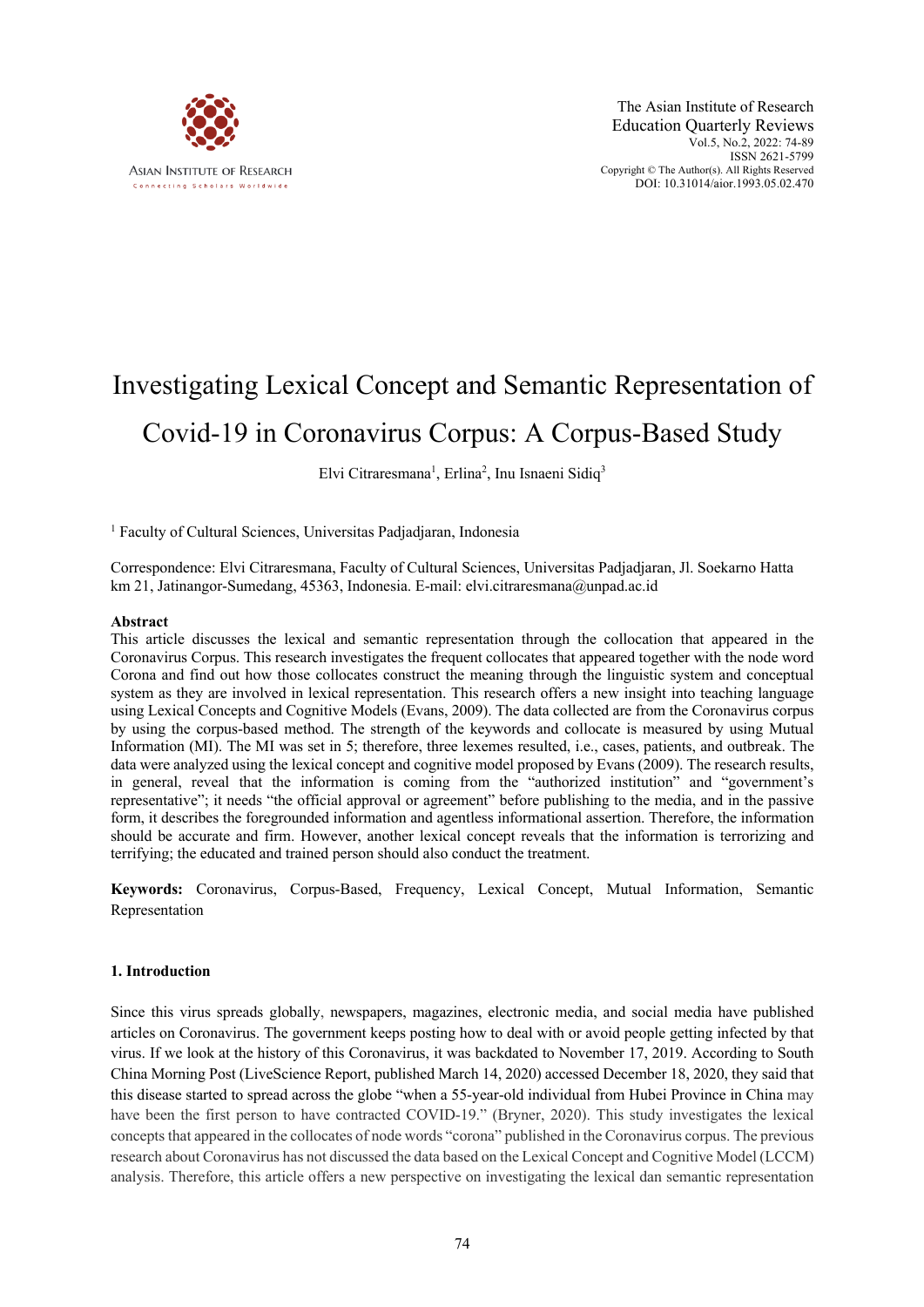that appeared in the collocates of Corona using Lexical Cognitive Model analysis as a linguistically mediated simulation (Evans, 2009). The present researchers convince that this approach would benefit English learners and English teachers to understand how to interpret the concept of words and understand the meaning.

How is this disease contagious? Or how people are getting infected by this virus? They are the questions that are not treated as the primary focus. Instead, the main focus of this research is the collocates that frequently appear together with the node words Corona in news articles, television, electronic media, and even social media.

The coronavirus corpus was created during this pandemic and was released by May 2020. Creating this Corpus intends to discover what people are saying in online daily papers and magazines in 20 distinctive English-speaking nations (Mark Davies, 2020). His research aims at identifying the "collocates" that appear together with the node words "corona." Furthermore, the collocations which arise will be analyzed based on the corpus method. Finally, this research also describes how those collocations formed semantic representations using Lexical Concept and Cognitive Models (LCCM).

Since this virus spread out around the globe, several linguists have conducted research concerning Covid-19. This pandemic draws attention not only the scientists but also to linguists. The articles discussed Covid-19, among others, are written by Olimat (2020), who investigated whether Jordanian Arabic society used euphemism or dysphemism when discussing the Covid-19 pandemic. He distributed questionnaires to 200 Jordanian respondents concerning the demographic information and open-ended and closed-ended questions. He used the sociolinguistics approach based on Allan and Burridge's theory (1991; 2006) concerning euphemism and dysphemism, together with Warren's model of euphemism (1992) also Lakoff and Johnson's Conceptual Metaphor Theory (1980). His research results show that Jordanians use a different euphemistic techniques in daily Covid-19 conversation, such as metaphor, a shift from Arabic into English, medical terms, and abbreviations, but they hardly use dysphemism.

When Olimat (2020) investigated Covid-19 by distributing a questionnaire to Jordanian respondents, other research based on Sociolinguistic theory conducted by Malaysian researcher Kasdan et al. (2020) observed the terminology Covid-19 Malay Language Terminology Corpus using Socio-terminology theory. Their study aimed at analyzing the coinage of the terms related to Covid-19 in which the community-initiated it. They used the data source from the text released by the Ministry of Health Malaysia from January 16 2020, to May 10, 2020. The terms studied were compared to the DBP database. The results show that DBP already standardizes 67.0% of terms used by the Ministry of Health Malaysia. Even though some words were new, they were still in line with the guideline. However, they were unfavorable among terminologists.

Other research concerning Covid-19 also was conducted by Malaysian researchers. Nor & Zulcafli (2020) investigated how the news of Covid-19 was broadcast in News reports based on Corpus Driven study. They used an online newspaper report about Covid-19 downloaded from the Star online from March 1 to March 31, 2020, as the data source. They collected about 1018 news reports, and 140 themes came up. In addition, they chose 100 top collocates with the MI score minimum set 5 at least by using Antconc software. Their research results show that the collocates reflect fear, anxiety, and uncertainty that most Malaysians feel.

Joharry & Turiman (2020) also investigated the Malaysian public letter to the editor on the Covid-19 pandemic based on a Corpus-assisted discourse study, similar to research conducted by Nor and Zulcafli. Joharri and Turiman used a combination between corpus methods and classic CDA. Their investigation revealed that mostly Malaysian readers showed negative expressions, especially in an emotional way.

Another research article written by Rajandran (2020) discussed his finding of a negative expression in the data. He examined how the Prime Minister of Malaysia and Singapore framed Covid-19 through Metaphors. Rajandran used the Metaphor Identification Procedure and Metaphor Interpretation. The data were taken from the Prime Minister's broadcasts on or to Media in March, April, and May 2020. Using Metaphor Identification Procedure and Metaphor Interpretation shows that both Prime Ministers used a similar metaphor, resulting in COVID-19 IS WAR.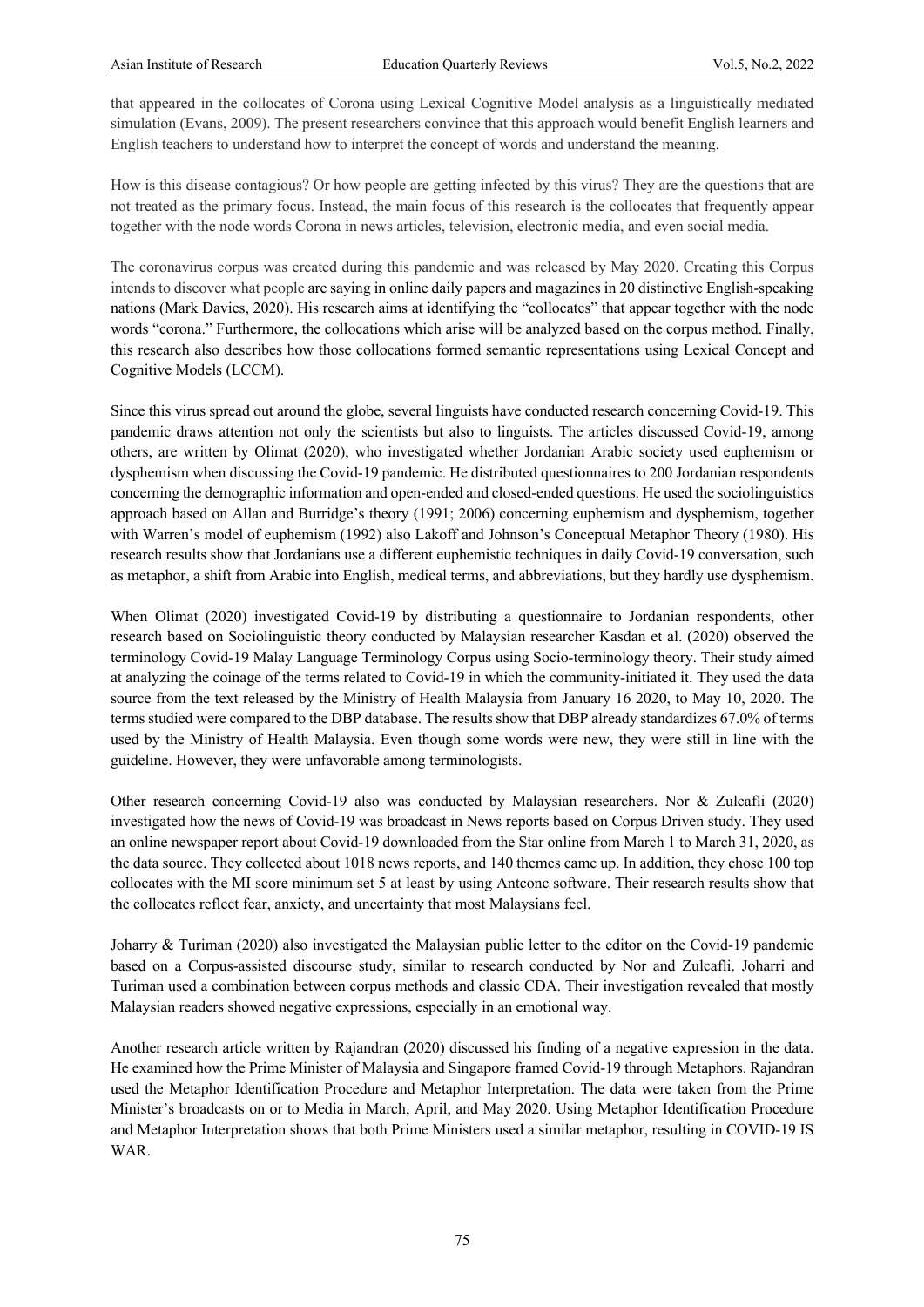The four studies explained above used the same sources, Malaysia newspapers, whether articles or public letters sent to the editor, show the negative expression concerning of Covid-19 pandemic. However, one of the studies concerning the Covid-19 pandemic has a different perspective. Rapi & Sultan (2020) employed the Positive Discourse Analysis framework. They collected 28 recorded press conference sessions announced by the Indonesian government spokesperson's speech. Their study shows that the government's spokesperson used the strategies such as *"nomination, predication, argumentation, perspectivization and intensification, and mitigation"*  to deliver information to the public. The whole discursive strategies are used to improve the public's optimism and build solidarity among the citizens as a moral force to face the pandemic.

On the other hand, primarily Jordanian Arabic society used euphemisms in broadcasting the pandemic situation of COVID-19 (Olimat, 2020). A similar result of what Olimat had done also happened in the study conducted by Rapi & Sultan (2020). According to Rapi & Sultan (2020), the information released by the spokesperson in Indonesia gave a positive result; using discourse strategies, the Indonesian government improved the public's optimism and built solidarity among the citizens.

This research fills the gap between the previous research conducted by Nor & Zulcafli (2020) and Rajandran (2020). Nor and Zucafli used the articles published in the star online news portal. This news portal discussed the issue of Covid-19 in Malaysia. In comparison, this research used the Coronavirus corpus. This Corpus collected the issue of the Coronavirus pandemic in 20 different English-speaking countries.

Nor & Zulcafli (2020) investigation resulted in the collocates appearing with Covid-19. In addition, one of their research results found the noun collocates 'cases', 'outbreak,' and 'patients' as the top three most frequent noun collocates. Our research also found that the noun collocates frequently appeared with the keyword Corona. In contrast with Nor Fariza Mohd. Nor and Zulcafli, our research conducted the study based on Cognitive Model using a corpus-based method during Nor Fariza Mohd. Nor and Zulcafli conducted the research based on Corpus driven study combined with Discourse analysis. This current research is also under the semantic cognitive theory of Rajandran (2020). However, Rajandran used Metaphor Identification Procedure and Metaphor Interpretation, and the researchers analyzed the data using the Lexical Concept and Meaning Construction based on LCCM theory (the abbreviation of LCCM will be applied further).

Fillmore has three main contributions to Linguistic theory. They are case grammar, frame semantics, and construction grammar, as cited in (Hank, 2013). This research focuses on frame semantics initiated by (C. Fillmore, 1975; 1976; 1982a; 1985). We aimed at figuring out the conceptual meaning of lexemes "cases," "outbreak," "patients" that appeared in the Coronavirus corpus. The conceptual meaning is in line with what Fillmore said about 'frame' that the frame is "the system of concepts… to understand the meaning, we have to understand the whole structure in which it fits" (Fillmore, 1982a). To conclude, Fillmore's opinion is that frame semantics focus on analyzing conceptual relations.

Linguists have a variation concept of frame semantics. Among others are, Fillmore & Kay mentioned it as Linguistic System (Fillmore et al., 1988). Evans considers it a Symbolic Unit (Evans, 2009). Goldberg refers to it as Cognitive Construction Grammar (Goldberg, 1995; 2006). At the same time, Langacker tends to use it as Cognitive Grammar for complex symbolic assemblies (Langacker, 1987, 2008). However, all names have the same intention, i.e., finding out the lexical concept and meaning construction. Croft illustrated the anatomy of symbolic units as follows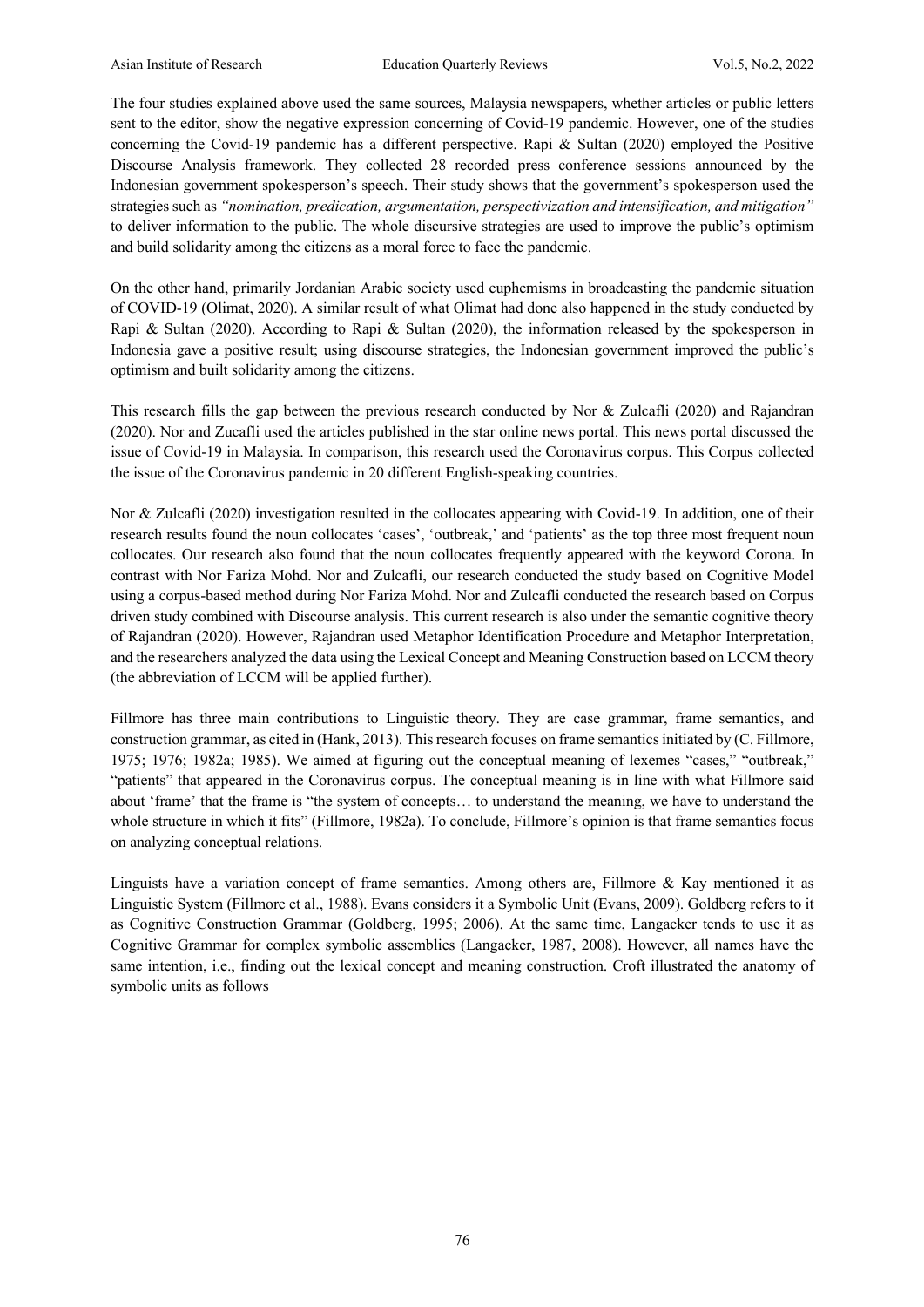

Figure 1: Anatomy Symbolic Units' Croft model (adapted by Evans, 2009, p. 95).

Evans (2009) discusses the structure of symbolic units based on Croft's model above as follows

- a. Vehicle: "France" Lexical concept: [FRANCE]
- b. Vehicle: "NP *kick*FINITE *the bucket*" Lexical concept: [AN ANIMATE ENTITIES DIES] c. Vehicle: "NP FINITE VERB NP NP" Lexical concept: [THING X CAUSES THING Y TO RECEIVE THING Z]

Evans (2009) proposed the Lexical Concept Cognitive Model (LCCM theory) as a symbolic unit. This LCCM is the representation type held to populate the linguistic system. According to Evans, a symbolic unit is a bipolar assembly of phonological content represented by a vehicle. Thus, the lexical concept forms the semantic structure, while the vehicle is phonetically overt.

The lexical concept is formed by paired closed-class vehicles and paired open-class vehicles. The paired closedclass vehicle results encode the linguistic content and paired open-class vehicles could form as encoding linguistic content and provide access site to conceptual content. Therefore, the cognitive model proposed by Evans (2009) is considered the appropriate theory to analyze the data.

Collocation is concerned with rehashed co-occurrence of words and writing (Brezina, 2019). To investigate the distribution of collocation, we observed frequency (F) and Mutual Information (MI). This collocation could appear in specific texts. They could occur at a very high frequency, appear in other texts at a low frequency, or are absent. The bias of frequency of words happens probably because of the text genre, or they appear in a limited genre.

Sinclair and Stubbs proposed collocation as simplified by (Lindquist, 2009, p. 57) as "the relation between a word or individual word-forms which frequently co-occur with it." The term collocation was motivated by the educationalist (Palmer, 1933). Palmer classified collocations based on several patterns. The term collocation is also defined by British linguist Firth as cited in Lindquist (2009) that the word's meaning is frequently influenced by the phrase accompanied by it.

There are two types of collocations, window collocations and adjacent collocations. Both have different methods. For example, in window collocations, they search the frequent words that appeared to the left and the right keywords in 4 to 5. This collocation aligns with Firth and Sinclair's proposal (cited in Lindquist, 2009); see Stubbs, 2002). However, Sinclair considered using the strength of the measures in a varied way based on the statistical measure considered appropriate.

The second type of collocation was in line with Palmer, and it is known as the Palmerian point of view (cited in Lindquist, 2009). This type of collocation search for the frequent collocates appeared immediately to the left or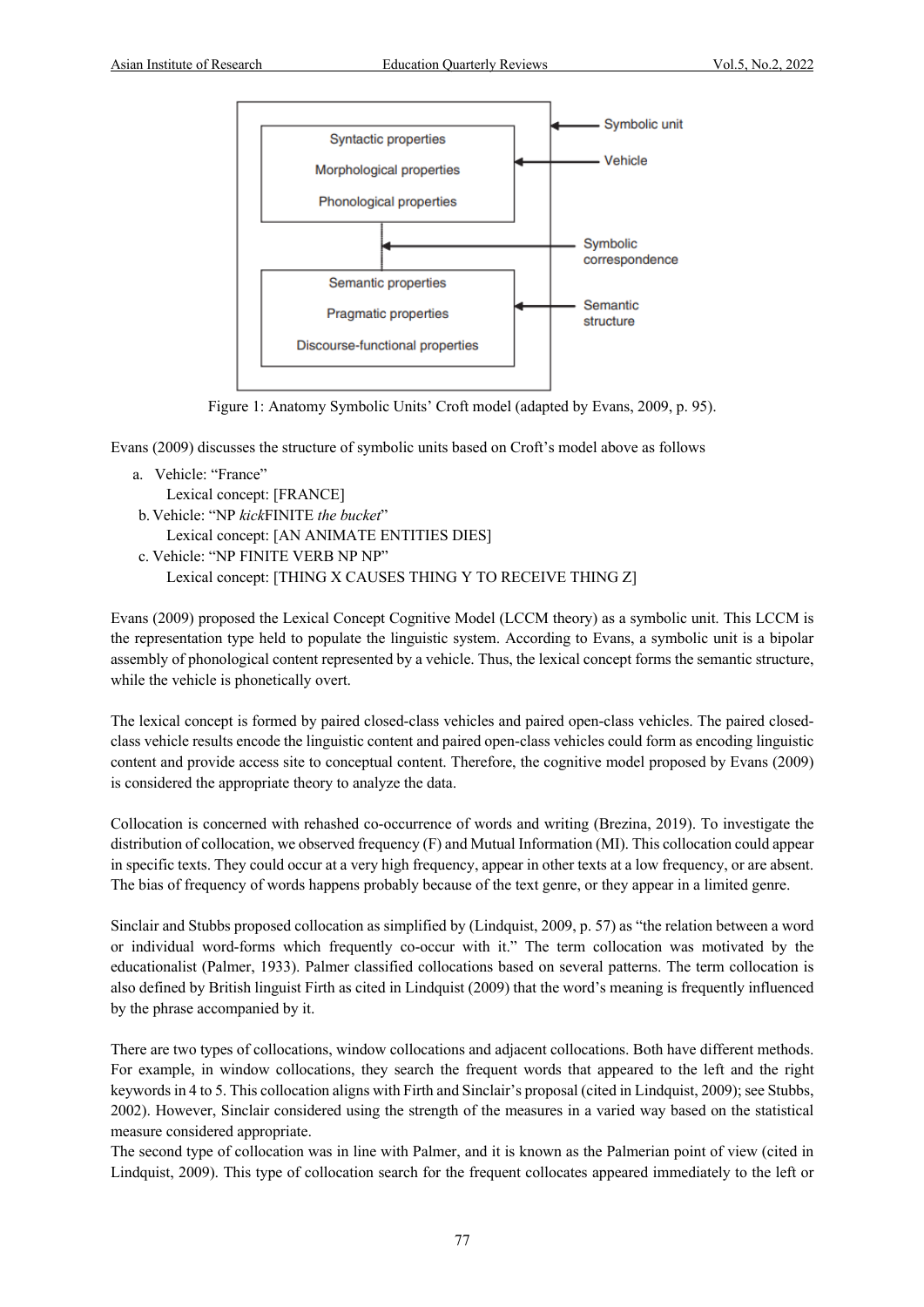right of the keywords. According to Lindquist, this adjacent collocation method is closer to the investigation based on a linguistic approach. It is different from window collocation, which is quantitative rather than qualitative. However, this research uses the combination of window and adjacent collocation.

This research investigates the frequency of collocates that appeared with the node words Corona. The MI score adopts window collocation to measure the strength between node words and the collocates. In searching for the frequency of words, this research also adopted the perspective of adjacent collocation by utilizing the measurement five for the MI score. Another tool to be used is frequency. Frequency also is an essential part of corpus linguistics. Furthermore, frequency helps the researchers handle massive data. The researchers will be able to identify the data by observing the frequencies of the occurrence of the words as the frequent words or frequently used word combinations (see Lindquist, 2009).

The language research can observe the concordance that appeared in the corpus tools. The researchers need to read and analyze concordances to find semantic or grammatical information. The researcher will quickly get the information by using concordance tools rather than reading the whole text, and then they decide on the data source.

This research uses Antconc software as third-generation concordance (McEnery & Hardie, 2011). Concordance is another helpful tool to see the span of a window of the text (Palmer; Firth as cited in Lindquist, 2009). First, collocates of "corona" were collected based on the frequency in the Coronavirus corpus. Next, those collocates are chosen based on MI. Finally, we set the score of MI to a maximum of 5. Those data sets are considered corpora. Next, we transferred those corpora into Antconc software. Through the Antconc software, we have the collocates of lexemes "cases," "outbreak," and "patients. Those collocates were collected based on the cluster/N-grams and analyzed in the LCCM theory scheme.

# **2. Method**

This research is a corpus-based study in line with Corpus Linguistics. The data were collected using descriptive statistics through F and MI. The data were analyzed in a descriptive method. Since this pandemic, Brigham Young University created Coronavirus Corpus, released in May 2020. They collected the data from online newspapers and magazines from 20 different English-Speaking countries. The keyword chosen in this research is Corona since this research aims to find out what those people in 20 different English-speaking countries are saying about this virus. The collocates are selected by using F and MI, as mentioned earlier.

Coronavirus corpus size is currently 747 million words. Corpus allows the researchers to search for the frequent words that appeared in online newspapers and magazines in 20 English-speaking countries during the pandemic crisis. First, the researchers collected the data from the Coronavirus corpus based on the frequency. Next, the closeness of collocates and the node words is observed based on MI. Finally, the MI score is set at a maximum of 5.

Those purposive data then were transferred into Antconc software to find the span of the collocation. Furthermore, collocates are helpful to collect the word type of words that appeared in those collocates. Through F and MI, they result in three lexemes "cases," "patients," and "outbreak." Finally, we analyze the data based on lexical and semantic representation, which aligns with the Cognitive Linguistic study.

This Corpus has many benefits for the researchers since Corpus is the only comfortable way to search for worldwide phenomena without conducting field research. Based on our observations and experiences, the announcement constantly caused people's fear in the first semester. The frequent words the spokesman, the newspapers, or any media announce are the increasing numbers of infected people and people who recovered from the disease. Other frequent words during this pandemic are virus, pandemic cases, crisis, patients, positive, warriors, outbreak, disease, and infection. The frequencies are 9544, 1695, 1366, 1083, 988, 810, 731, 675, 549, 398 tokens respectively.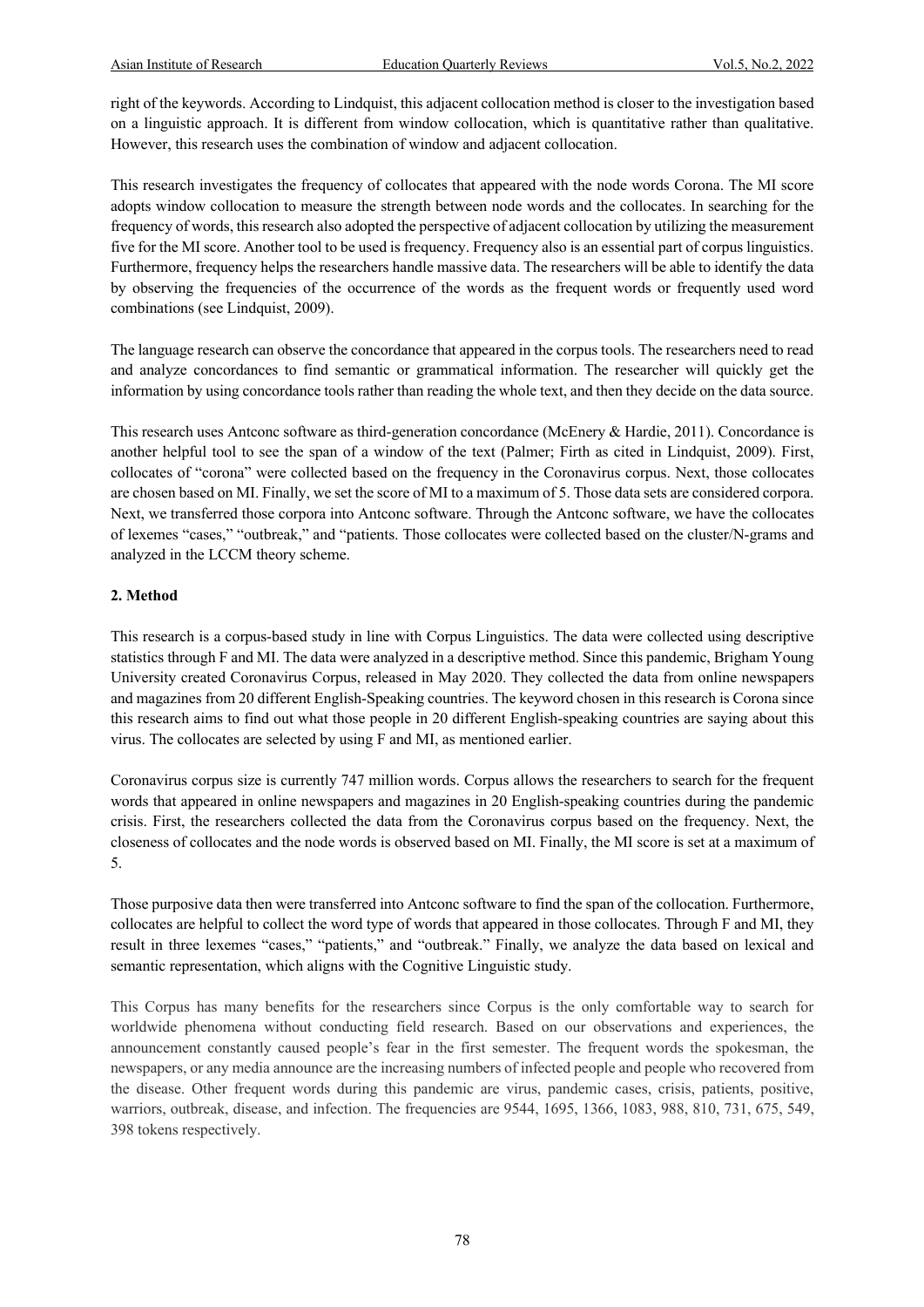#### **3. Results**

In the first place, the researchers observed the collocates appeared with the word(s) Corona followed by All (not a specific category).

| NO.          | <b>NODE WORDS "CORONA"</b> | <b>COLLOCATES</b> | F    |
|--------------|----------------------------|-------------------|------|
|              |                            | Virus             | 9595 |
| $\mathbf{2}$ |                            | Pandemic          | 1713 |
| 3            |                            | Cases             | 1380 |
| 4            |                            | Crisis            | 1097 |
| 5            |                            | Patients          | 999  |
| 6            |                            | Positive          | 827  |
|              |                            | Warriors          | 738  |
| 8            |                            | Outbreak          | 677  |
| 9            |                            | Disease           | 552  |
| 10           |                            | Infection         | 400  |

*Source: Coronavirus corpus accessed on Dec. 13, 2020*

In the second place, the researchers observed the collocates sorted by noun category. The result is shown in Table 2 below.

 $T<sub>11</sub>$ ,  $T<sub>2</sub>$ ,  $T<sub>1</sub>$ ,  $T<sub>2</sub>$ ,  $T<sub>3</sub>$ ,  $T<sub>4</sub>$ ,  $T<sub>5</sub>$ ,  $T<sub>6</sub>$ ,  $T<sub>7</sub>$ ,  $T<sub>8</sub>$ ,  $T<sub>9</sub>$ ,  $T<sub>1</sub>$ 

| N <sub>O</sub>          | <b>Noun Collocates</b> | F    | MI    |
|-------------------------|------------------------|------|-------|
| 1                       | Virus                  | 9600 | 8.05  |
| $\mathbf{2}$            | Cases                  | 1381 | 5.00  |
| $\mathbf{3}$            | Crisis                 | 1101 | 6.10  |
| $\overline{\mathbf{4}}$ | Patients               | 1003 | 5.85  |
| $\overline{\mathbf{5}}$ | Warriors               | 738  | 10.54 |
| 6                       | Outbreak               | 677  | 5.07  |
| 7                       | Disease                | 552  | 5.15  |
| 8                       | Spread                 | 526  | 3.42  |
| 9                       | Infection              | 425  | 4.84  |
| 10                      | Number                 | 378  | 3.07  |

*Source: Coronavirus corpus accessed on Dec. 13, 2020*

Table 2 above shows us that noun collocates appeared on the right side of node word corona; they form into NP such as 'Coronavirus,' 'Corona Cases,' and so on. However, to find out the strength of both collocations needs the statistical measures of MI. As we can see, according to Latham & Roudi (2009), "high MI indicates a large reduction in uncertainty and low MI indicates small reduction and zero MI between the two random variables means the variables are independent." Therefore, it takes the consequence that this collocate does not share mutual information due to a considerable reduction in uncertainty.

As mentioned earlier, this research has set the MI score to a maximum of 5 causes the results that the collocates analyzed are "cases," "patients," and "outbreak." Therefore, the discussion is limited to 3 data considered representative data.

To find the collocates of lexemes 'cases', 'outbreak,' and 'patients' collected from the Coronavirus corpus, we transferred the data into Antconc software. From table 3 below, we can see that the collocates of cases are the word 'xa' as amount as F=342. However, this word cannot be understood and is considered fragmented, and we have to exclude the word 'xa' as our data. Then, the paired closed-class vehicles appeared as collocating cases such as the preposition 'of' and determiner 'the.' The paired with open-class vehicles also appeared, such as 'corona,' 'confirmed,' 'suspected.'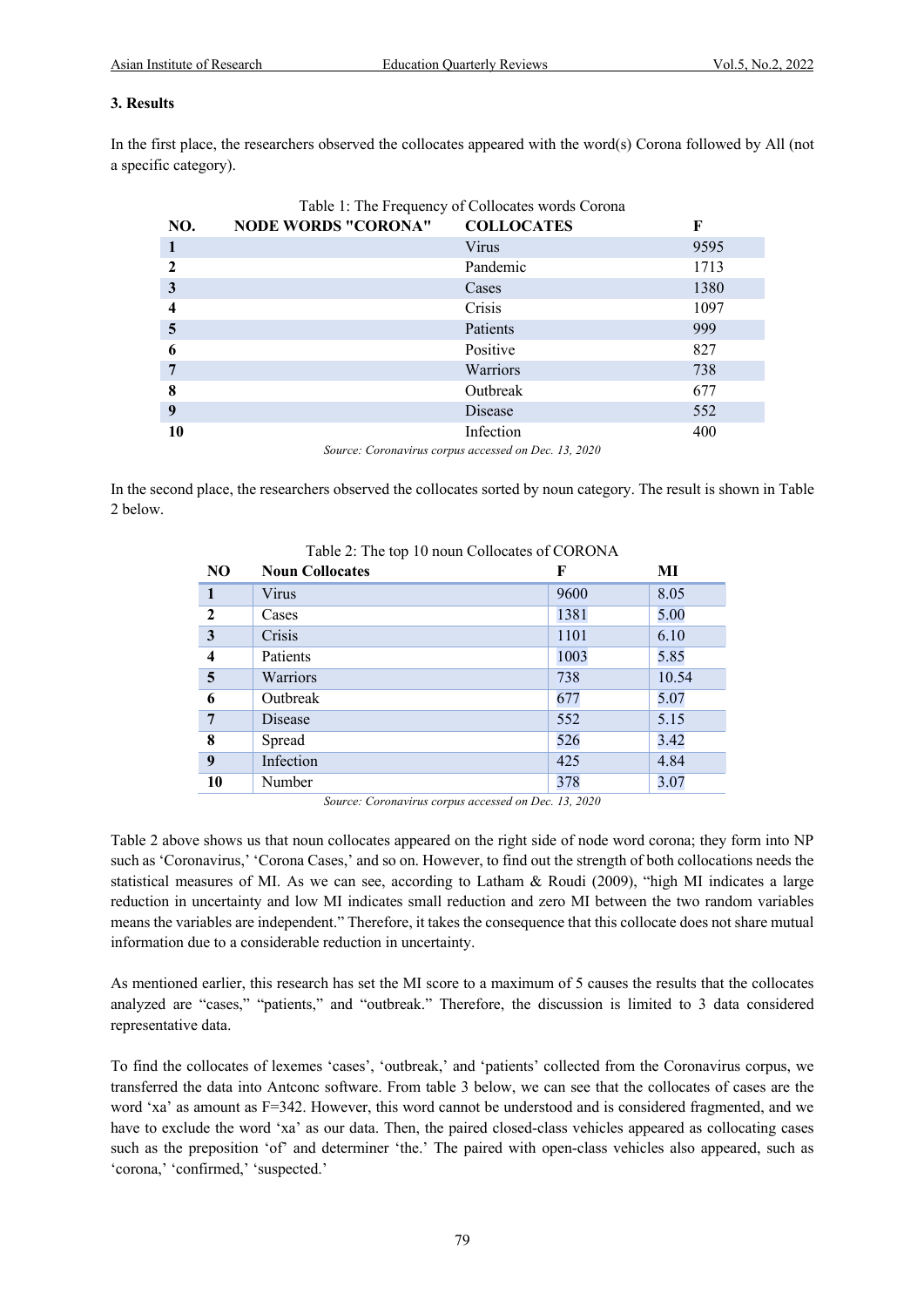Asian Institute of Research Education Quarterly Reviews Vol.5, No.2, 2022

| Table 3: The collocates of cases |      |            |                |             |                   |
|----------------------------------|------|------------|----------------|-------------|-------------------|
| Rank                             | Freq | Freq $(L)$ | Freq $(R)$     | <b>Stat</b> | <b>Collocates</b> |
|                                  | 342  | 95         | 247            | 4.46212     | Xa                |
|                                  | 96   | 12         | 84             | 4.09276     | Of                |
| 3                                | 85   | 2          | 83             | 4.45775     | Corona            |
| 4                                | 16   | 13         | 3              | 2.15024     | The               |
| 5                                | 16   | 14         | $\mathfrak{D}$ | 4.18587     | Confirmed         |
| 6                                | 14   | 14         | $\theta$       | 3.99322     | Has               |
|                                  | 12   | 11         |                | 4.63333     | Suspected         |
| 8                                | 11   | 10         |                | 4.38226     | Two               |
| 9                                | 10   | 10         | $\Omega$       | 2.82972     | To                |
| 10                               | 10   | 8          | $\mathfrak{D}$ | 1.94708     | In                |

*Source: Coronavirus corpus accessed on Dec. 13, 2020*

From Antconc software (see table 4 below), we can see the collocates of the outbreak is the paired closed-class vehicles. They are determiners 'the' followed by the preposition 'of,' 'to,' 'in,' 'since,' 'after,' 'with,' 'over,' and 'due.' We limited the frequency not below 10. There are no paired with open-class vehicles. As in line with Evans's lexical concept, this paired close-class will encode linguistic content. As in the data example, "the outbreak of /…/.

|      | Tuoto 1. The contocutes of the outereally |              |                |             |                   |
|------|-------------------------------------------|--------------|----------------|-------------|-------------------|
| Rank | Freq                                      | Freq $(L)$   | Freq $(R)$     | <b>Stat</b> | <b>Collocates</b> |
|      | 338                                       | 88           | 250            | 4.65126     | Xa                |
|      | 79                                        | 79           | $\theta$       | 3.68581     | The               |
| 3    | 102                                       | 18           | 84             | 4.30468     | <b>Of</b>         |
| 4    | 15                                        | 15           | $\overline{0}$ | 3.22598     | To                |
| 5    | 12                                        | 11           |                | 2.07178     | In                |
| 6    |                                           | 7            | $\theta$       | 4.67665     | Since             |
| 7    | 7                                         | $\mathbf{7}$ | $\Omega$       | 4.48400     | Due               |
| 8    | 6                                         | 6            | $\Omega$       | 3.80218     | After             |
| 9    | 5                                         | 5            | $\Omega$       | 4.41361     | Over              |
| 10   | 4                                         | 4            | $\Omega$       | 3.86929     | With              |

*Source: Coronavirus corpus accessed on Dec. 13, 2020*

The collocates patients (see table 5 below) are followed by paired open-class vehicle 'corona' and the paired closed-class preposition 'of,' 'in,' 'for,' 'to,' determiner 'the,' and conjunction. That paired closed-class which encodes linguistic content, will be analyzed in detail in the next section.

| Table 5: The collocates of patients |      |                |                |             |                   |
|-------------------------------------|------|----------------|----------------|-------------|-------------------|
| Rank                                | Freq | Freq $(L)$     | Freq $(R)$     | <b>Stat</b> | <b>Collocates</b> |
|                                     | 305  | 161            | 144            | 4.44864     | Xa                |
| $\mathbf{2}$                        | 98   | 60             | 38             | 4.38100     | Corona            |
| 3                                   | 45   | 25             | 20             | 3.73775     | <b>Of</b>         |
| 4                                   | 37   | 22             | 15             | 3.00519     | The               |
| 5                                   | 27   | 5              | 22             | 3.21980     | In                |
| 6                                   | 17   | 11             | 6              | 3.09079     | And               |
| 7                                   | 14   | 10             | $\overline{4}$ | 3.11554     | For               |
| 8                                   | 13   | 8              | 5              | 2.70377     | To                |
| 9                                   | 13   | $\overline{4}$ | 9              | 3.45223     | Are               |
| 10                                  | 11   | 6              | 5              | 2.81069     | That              |

*Source: Coronavirus corpus accessed on Dec. 13, 2020*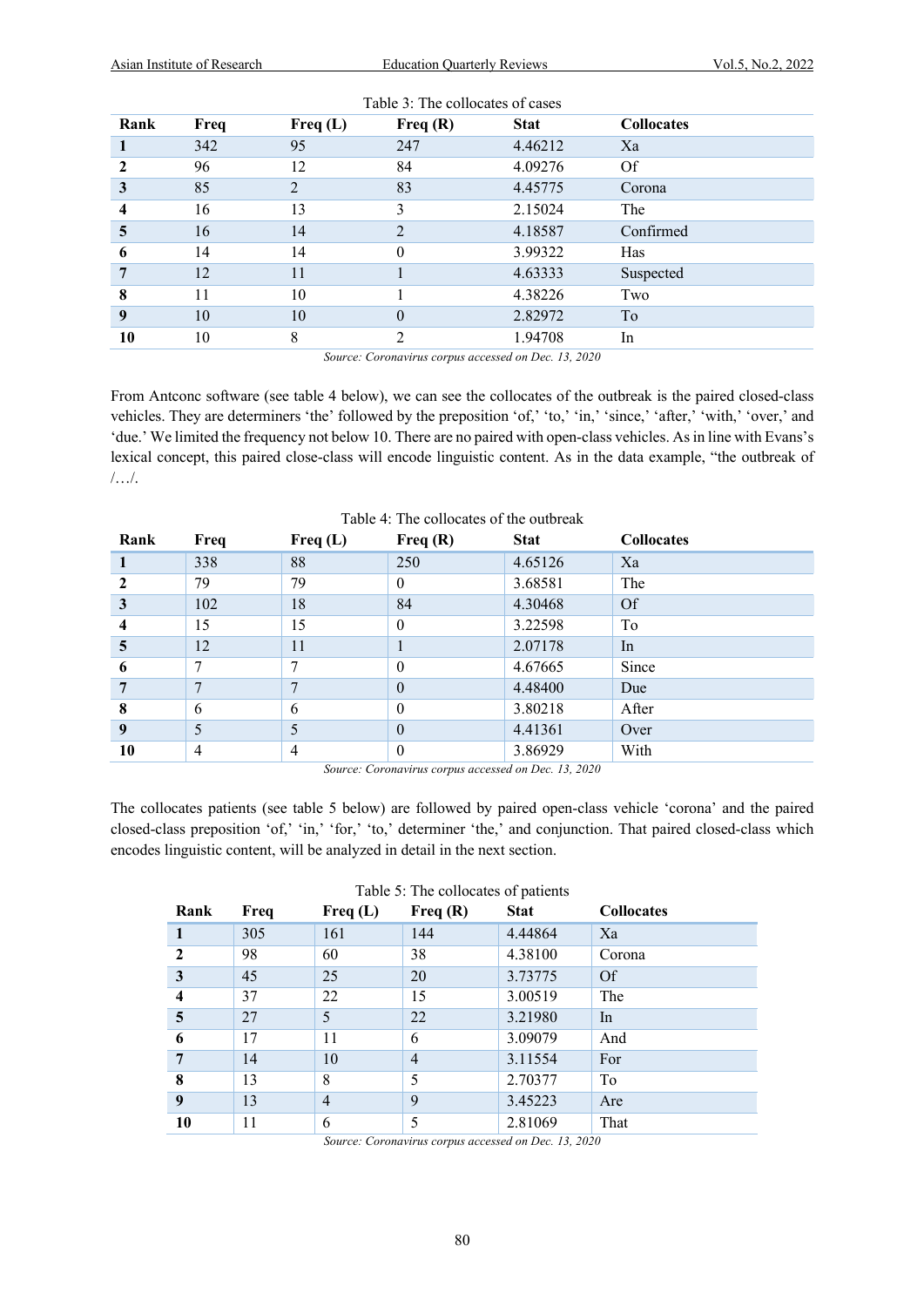We analyze the collocation based on the above collocates findings that appeared in table 3, table 4, and 5 to find the lexical concept and semantic representation using the LCCM theory. The schematic semantic content itself refers to the Cambridge Dictionary.

# **4. Discussion**

#### *4.1. The Lexical Concept of Cases and Its Semantic Representation*

#### *The verb collocates "confirmed."*

#### A. The perfect tenses

- (1) India too **has confirmed** three cases of Coronavirus in Kerala
- (2) Research (ICMR) **has confirmed** 4 positive cases of Corona in Karnataka, and within minutes of ICMR stating the positive case in the state
- (3) NAN reports that Nigeria currently **has two confirmed** cases of Corona Virus; the first was reported on February 27
- (4) The government **has confirmed** eight more cases of Coronavirus

| Table 6.1: Schematic content associated with closed-class vehicles "has confirmed" |  |  |  |
|------------------------------------------------------------------------------------|--|--|--|
|------------------------------------------------------------------------------------|--|--|--|

| Closed-class vehicles                                 | Schematic semantic content                              |
|-------------------------------------------------------|---------------------------------------------------------|
| Lexical class: verb (has/have confirmed)              | Designates an entity as an event that has been started  |
|                                                       | in the past and is still in progress.                   |
| Lexical class: noun (India; Research (ICMR); Nigeria; | Designates an entity as an object (as one possibility)  |
| The Government; cases; Coronavirus)                   |                                                         |
| Grammatical relation: subject (visiting countries;    | Designates entity being the primary or focal entity in  |
| India; Research (ICMR); Nigeria: The government)      | a designated relationship                               |
| Grammatical relation: object (cases; Coronavirus)     | The secondary entity in a designated relationship       |
| Active voice: through the verb form                   | Point of view being situated at the agent               |
| Declarative word order                                | Speakers know the situation is to be true and assert it |
|                                                       | to the hearer                                           |

Table 6.2: Rich content associated with open-class vehicles "has confirmed"

| Open-class vehicles | Rich semantic content                                |
|---------------------|------------------------------------------------------|
| India               | Proper place                                         |
| Research (ICMR)     | An institution that conducts the research            |
| Nigeria             | Proper place                                         |
| The government      | Proper name functions as a collective noun referring |
|                     | to people who conduct the rules of the country       |

The schematic content associated with the closed class and rich content associated with open class vehicles "has confirmed" shows [ANNOUNCEMENT OF EXTRAORDINARY EVENTS].

This announcement was launched by the authorized institution, organization, and government representatives. Therefore, it shows [LEGAL ANNOUNCEMENT] lexical concept. Furthermore, this second lexical concept brings forth the third lexical concept [INFORMATIONAL ASSERTION]. Those lexical concepts encode linguistic content that "has confirmed" pragmatically refers to the announcement concerning Covid-19. The participants involved are those who have the authorization. Therefore, the announcement is legal as the information assertion. To conclude, the semantic representation revealed from this lexical concept is [N/NP1(the authorized institution) has confirmed (legal information) N/NP2(information assertion)].

- B. Simple past tense
- (5) with cases of Coronavirus or Cove in 19 now **confirmed** in New York, Vermont, and New
- (6) Institute also **confirmed** that there are no reported cases of Corona Virus in Sri Lanka so far.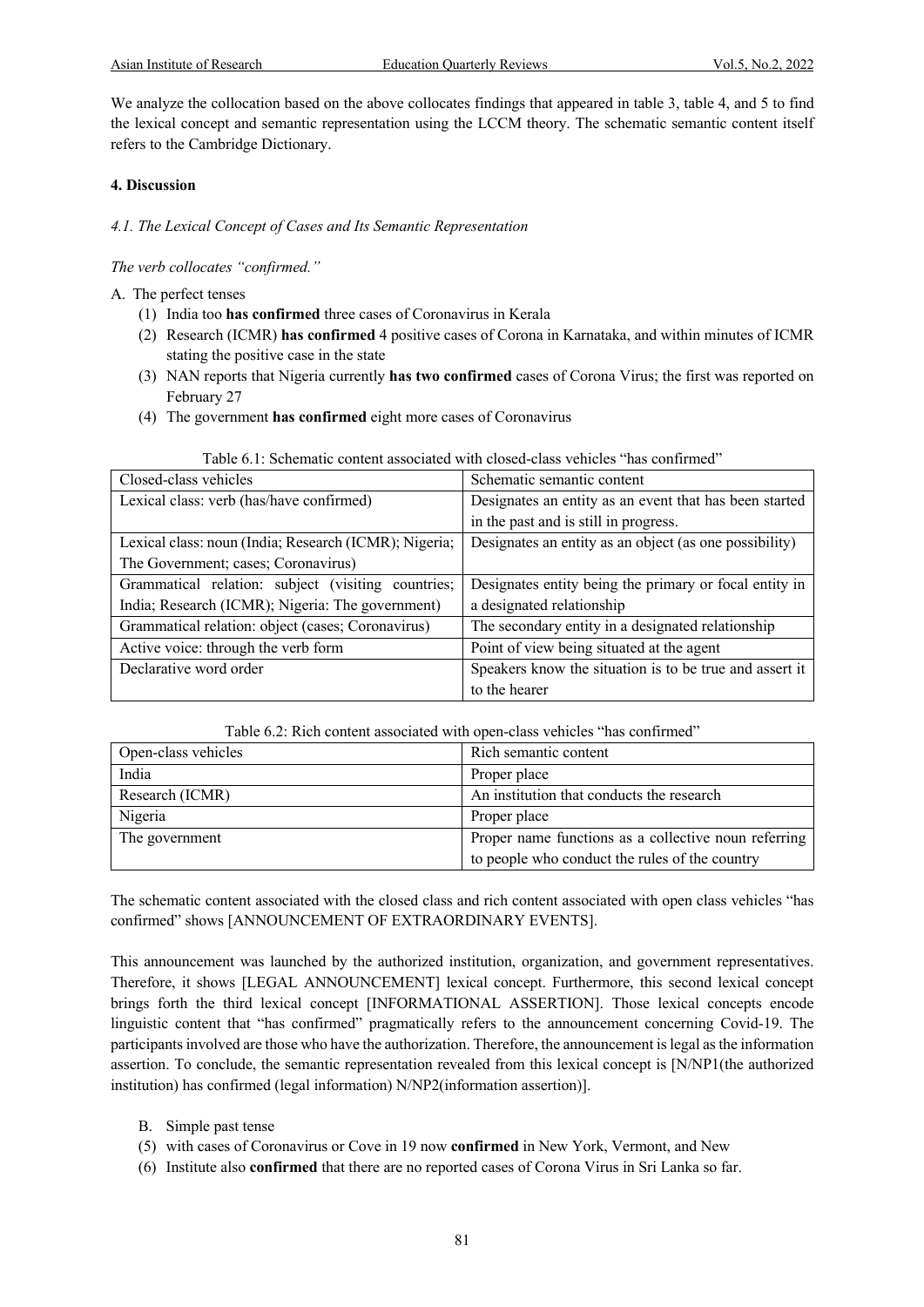- (7) Now 55 **confirmed** cases of Coronavirus in San Diego County.
- (8) Shares # Telangana CM KCR **confirmed** 10 new cases of Corona positive in a single day at the press meet he called for.

| Table 6.3: Schematic content associated with closed-class vehicles "confirmed" |  |  |
|--------------------------------------------------------------------------------|--|--|
|--------------------------------------------------------------------------------|--|--|

| Closed-class vehicles                               | Schematic semantic content                                 |
|-----------------------------------------------------|------------------------------------------------------------|
| Lexical class: verb (confirmed)                     | Designates an entity as an event that happened in the      |
|                                                     | past; it proved accurate, and an entity was approved       |
|                                                     | officially by formal agreement.                            |
| Lexical class: prep (in)                            | Designates entity is inside a container, place, or area.   |
|                                                     |                                                            |
| Grammatical relation: subject (Cases of Coronavirus | Designates entity being the primary or focal entity in a   |
| or Cove in 19); Institute; 55; Telanggana CM KCR)   | designated relationship                                    |
| Grammatical relation: object (cases of Coronavirus; | The secondary entity in a designated relationship          |
| that there are no reported cases of Corona Virus;   |                                                            |
| cases of Coronavirus; 10 new cases of Corona        |                                                            |
| positive)                                           |                                                            |
| Active voice: through the verb form                 | Point of view being situated at the agent                  |
| Declarative word order                              | Speakers know the situation is to be true and assert it to |
|                                                     | the hearer                                                 |

Table 6.4: Rich content associated with open-class vehicles "confirmed"

| Open-class vehicles | Rich semantic content                                 |  |
|---------------------|-------------------------------------------------------|--|
| Institute           | Proper name functions as a collective noun referring  |  |
|                     | to academics, such as research and educational        |  |
|                     | matters.                                              |  |
|                     | Designates the amount or number of the entities       |  |
| Telangana CM KCR    | A proper name refers to a person who has authority in |  |
|                     | India.                                                |  |

The schematic content associated with the closed class and rich semantic content of vehicles "confirmed" shows the lexical concept of [FORMAL APPROVAL]. Since the entity is a formal approval, the authorized institution and the government's representative are involved. So, the lexical concept revealed here is [AUTHORISATION AGREEMENT]. Those agreements bring forth [INFORMATIONAL ASSERTION] lexical concept. To conclude, the semantic representation revealed from this lexical concept is [N/NP1(authorized institution) confirmed (formal approval) (authorization agreement) N/NP2(informational assertion)].

- C. Passive Sentence
- (9) About 525 cases **are confirmed**

(10)postpone the holiday, despite there **being confirmed** cases of Coronavirus in Delhi," she told me.

| Closed-class vehicles                                   | Schematic semantic content                             |
|---------------------------------------------------------|--------------------------------------------------------|
| Lexical class: verb (are confirmed)                     | Designates an entity as an event that happened in the  |
|                                                         | past; this entity proved true and was approved         |
|                                                         | officially by formal agreement.                        |
| Lexical class: prep (in)                                | Designates something or someone is inside a            |
|                                                         | container, place, or area.                             |
| Grammatical relation: subject (525 cases; despite       | Designates entity being the primary or focal entity in |
| there)                                                  | a designated relationship                              |
| Grammatical<br>relation:<br>of<br>complement<br>(cases) | The secondary entity in a designated relationship      |
| Coronavirus)                                            |                                                        |

Table 6.5: Schematic content associated with closed-class vehicles "are confirmed"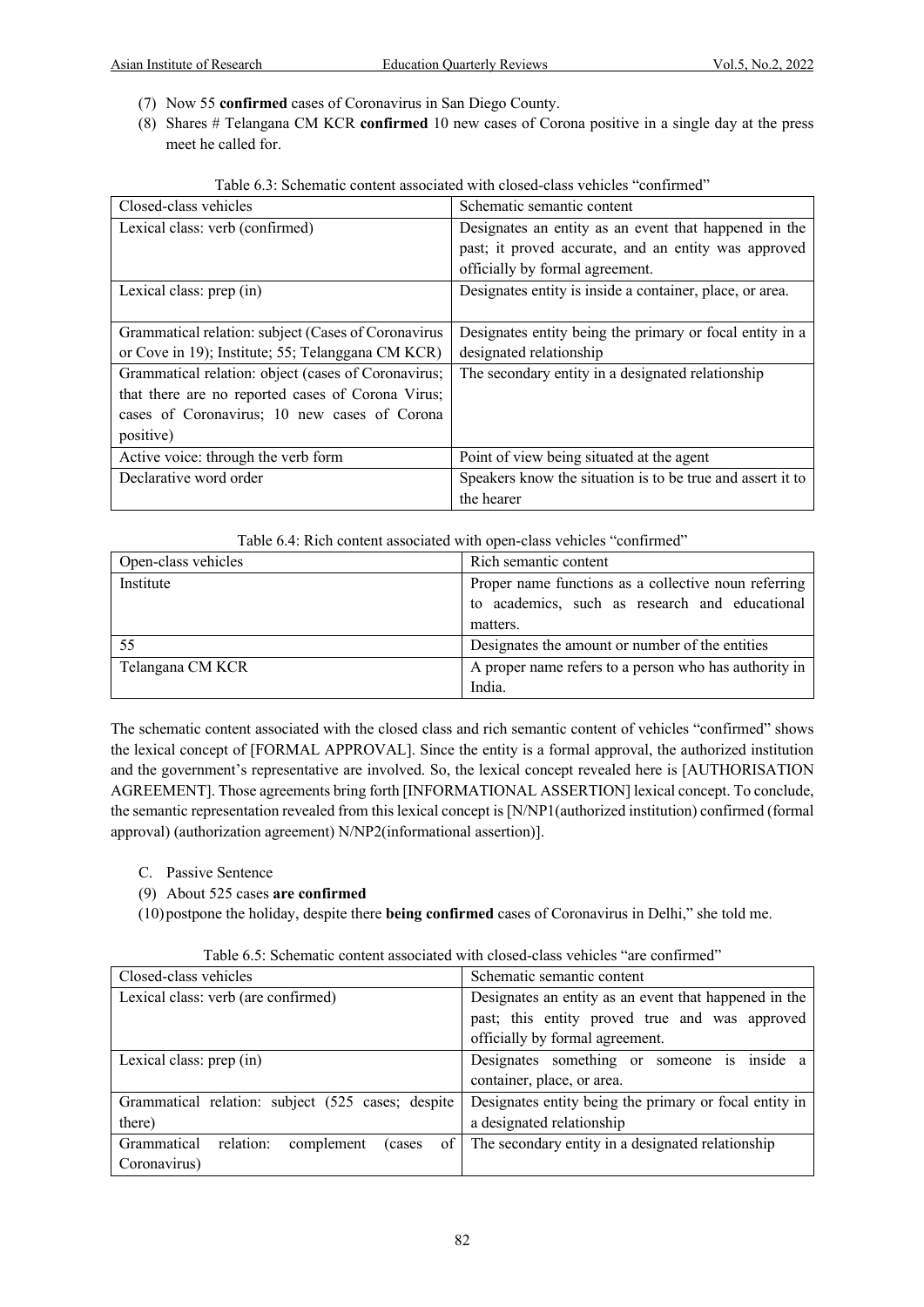| Passive voice: through the verb form | Designates entities occurred not from the point of view |
|--------------------------------------|---------------------------------------------------------|
|                                      | of the agent                                            |
| Declarative word order               | Speakers know the situation is to be true and assert it |
|                                      | to the hearer                                           |

The lexical concept of the vehicle "are confirmed" shows a similar semantic representation with vehicles "confirmed." However, the information occurred not from the point of the agent. Therefore, it reveals the [AGENTLESS INFORMATIONAL ASSERTION] lexical concept. To conclude, the semantic representation of vehicles "are confirmed" in passive voice is [N/NP(topics) are confirmed(formal approval)] the writers did not insert the agents involved.

*The verb collocates "have been reported"*

- (11) Cases of Coronavirus **have also been reported** from countries including Thailand, Vietnam, Singapore
- (12) to travelers from China or any country where cases of Coronavirus **have been reported** to observe selfquarantine on arrival in Lagos.
- (13) Dr. Zafar Mirza said that 4,446 suspected cases of Coronavirus **have been reported** in Pakistan
- (14) Two suspected cases of Corona Virus in Akwa Ibom State **have been reported** negative.
- (15) 2020, there **have been only two reported** cases of Coronavirus in Michigan.

| Closed-class vehicles                               | Schematic semantic content                                  |
|-----------------------------------------------------|-------------------------------------------------------------|
| Lexical class: verb (have been reported)            | A description of an entity's designation.                   |
|                                                     | Designates an entity to prove to be true.                   |
|                                                     | Designates an entity being approved officially by formal    |
|                                                     | agreement.                                                  |
| Lexical class: prep (in)                            | Designates something or someone is inside a container,      |
|                                                     | place, or area.                                             |
| Lexical class: prep (from)                          | Designates the place where the entities start.              |
| Lexical class: prep (to)                            | Designates the action described in the infinitive that will |
|                                                     | happen later.                                               |
| Grammatical relation:<br>of<br>subject<br>(Cases    | Designates entity being the primary or focal entity in a    |
| Coronavirus; any country where cases<br>of          | designated relationship                                     |
| of<br>Coronavirus;<br>4,446<br>suspected<br>cases   |                                                             |
| Coronavirus; Two suspected cases of Corona          |                                                             |
| Virus)                                              |                                                             |
| Grammatical relation: complement (cases of          | The secondary entity in a designated relationship           |
| Coronavirus: to observe self-quarantine on arrival) |                                                             |
| Passive voice: through the verb form                | Designates entities occurred not from the point of view of  |
|                                                     | the agent                                                   |
| Declarative word order                              | Speakers know the situation is to be true and assert it to  |
|                                                     | the hearer                                                  |

Table 6.6: Schematic content associated with closed-class vehicles "have been reported"

The schematic content associated with the closed class vehicles "have been reported" shows [OFFICIAL APPROVAL] and [OFFICIAL AGREEMENT] lexical concepts. Since the vehicle is in a passive form, there is not any agent described. However, the event is foreground to highlight the information. As a result, the vehicles "have been reported" show [FOREGROUND INFORMATION] lexical concept. To conclude, the semantic representation of vehicle "have been reported" are [N/NP1(foreground information) have been reported (official approval/agreement) to-inf(action) in(proper place)] and [N/NP1(foreground information) have been reported(official approval/agreement) adj (state of entity's condition)]; [There(expletive) have been reported(official approval/agreement) NP1(psychological subject)].

# *The verb collocates recorded*

(16) announced on Saturday that it **has recorded** 10 cases of Coronavirus.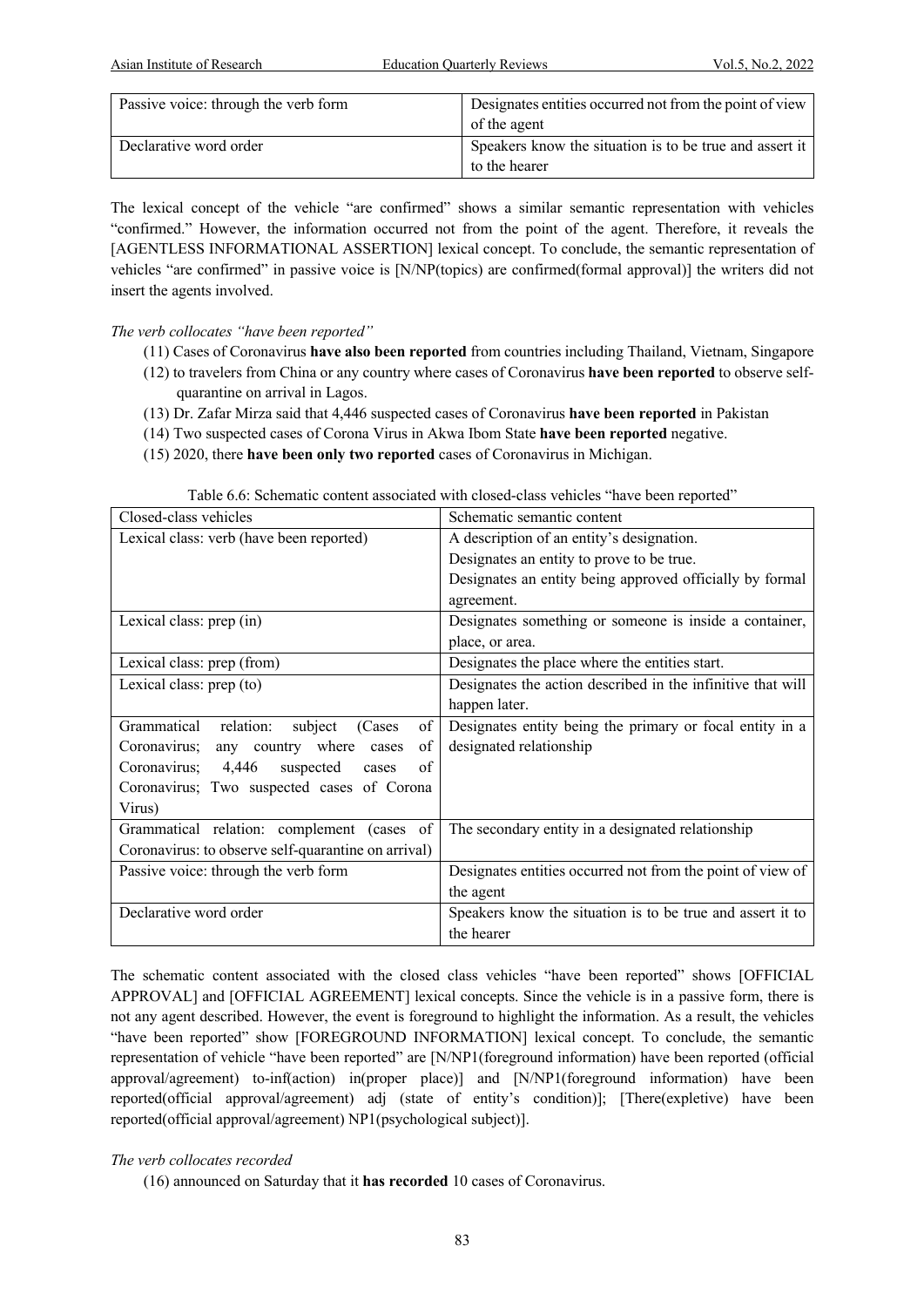- (17) The United States **has recorded** 122,000 cases of Coronavirus so far, the largest number of infections in one country.
- (18) announced on Monday that it **had recorded** 22 cases of Coronavirus during the past 24 hours in the region.
- (19) Kurdistan Region **has recorded** 161 cases of Coronavirus so far,

| Closed-class vehicles                               | Schematic semantic content                                 |
|-----------------------------------------------------|------------------------------------------------------------|
| Lexical class: verb (has recorded)                  | Designates devices used to record; the entity does an      |
|                                                     | activity using electronic tools.                           |
| Lexical class: prep (during)                        | Designates entity occurs from the beginning to the end     |
|                                                     | of a particular period.                                    |
| subject<br>of<br>Grammatical relation:<br>(Cases)   | Designates entity being the primary or focal entity in a   |
| country where cases<br>of<br>Coronavirus; any       | designated relationship                                    |
| Coronavirus; 4,446 suspected cases of Coronavirus;  |                                                            |
| Two suspected cases of Corona Virus)                |                                                            |
| Grammatical relation: complement (cases of          | The secondary entity in a designated relationship          |
| Coronavirus: to observe self-quarantine on arrival) |                                                            |
| Declarative word order                              | Speakers know the situation is to be true and assert it to |
|                                                     | the hearer                                                 |

The schematic content associated with the closed class vehicles "has recorded" shows the entity has done something using the electronic tools. The agent does the activity at a time, containing formal and accurate information. The speaker knows the situation is actual asserts it to the hearer. As a result, that schematic content reveals [ACCURATE INFORMATION BY TAKING NOTES] lexical concepts. To conclude, those lexical concepts show a semantic representation as follows [N/NP1(government's representative) has recorded (take notes activity) NP2(accurate information)].

# *The adjective collocates confirmed*

- (20) 2020, Italy reported only three **confirmed** cases of the Coronavirus.
- (21) These **confirmed** cases of Coronavirus not cooperating with health care officials/police should be handled under the National Security Act
- (22) blamed for the sudden spike of **confirmed** positive cases of Corona Virus Disease -19 cases in Malaysia.
- (23) **confirmed** cases of Corona Virus in New York are of Asian descent

| Closed-class vehicles                                      | Schematic semantic content                           |
|------------------------------------------------------------|------------------------------------------------------|
| Lexical class: verb (reported)                             | Designates the entity's activity in informing        |
|                                                            | something to someone.                                |
| Lexical class: adj (confirmed)                             | Designates entity firmly fixed.                      |
| Lexical class: prep (in)                                   | Designates something or someone is inside a          |
|                                                            | container, place, or area.                           |
| Lexical class: prep (of)                                   | Designates entity's possession or belonging.         |
| Lexical class: prep (under)                                | Designates entity is experiencing something.         |
| Grammatical relation:<br>of<br>subject<br>(Italy,<br>cases | Designates entity being the primary or focal entity  |
| Coronavirus)                                               | in a designated relationship                         |
| Grammatical relation: object (only three confirmed cases   | The secondary entity in a designated relationship    |
| of Coronavirus; the National Security Act; Asian descent)  |                                                      |
| Declarative word order                                     | Speakers know the situation is to be true and assert |
|                                                            | it to the hearer                                     |

Table 6.8: Schematic content associated with closed-class vehicles "confirmed"

Table 6.9: Rich content associated with open-class vehicles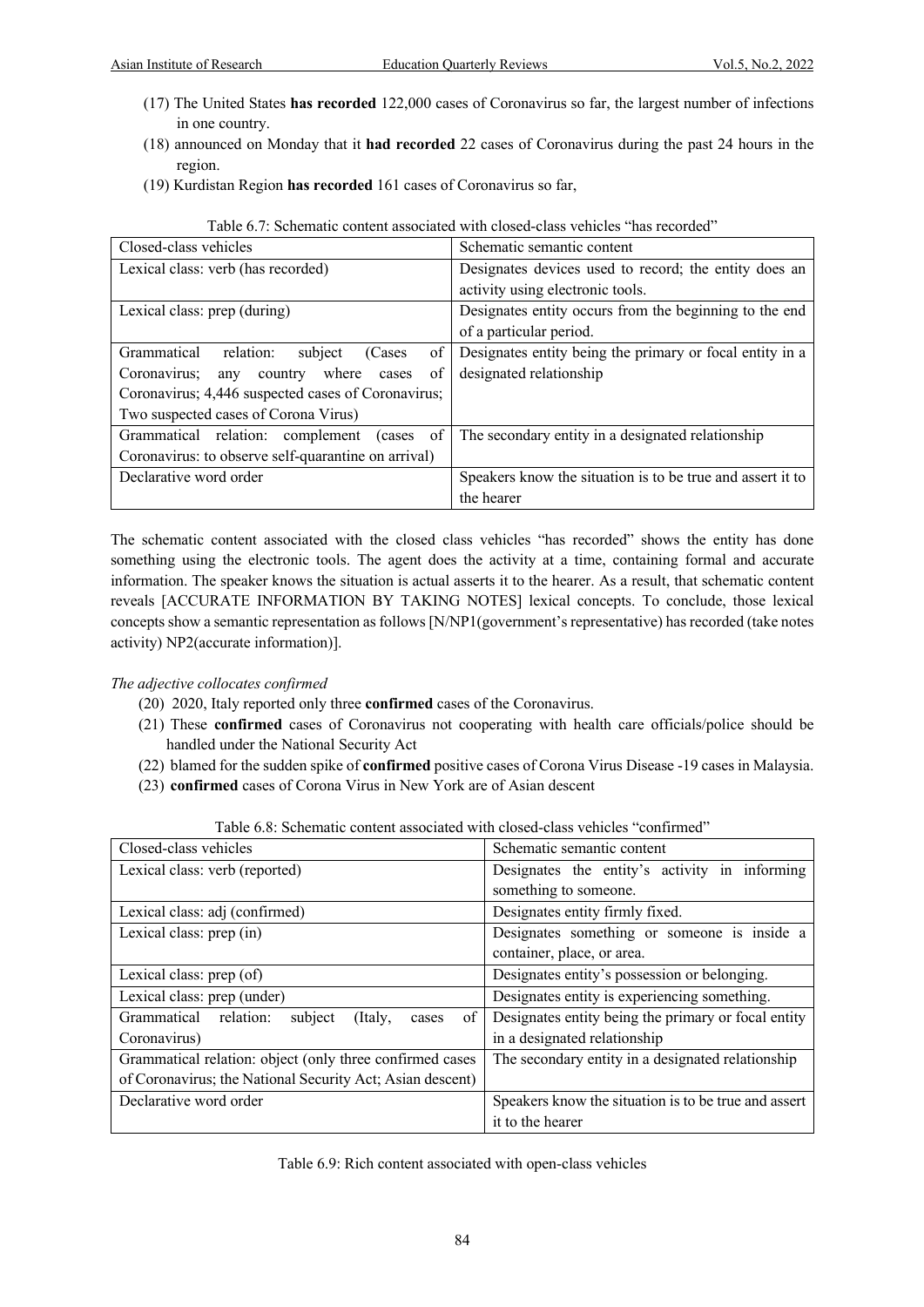| Asian Institute of Research<br><b>Education Ouarterly Reviews</b><br>No.2.<br>Vol. |
|------------------------------------------------------------------------------------|
|------------------------------------------------------------------------------------|

| Open-class vehicles | Rich semantic content                                             |
|---------------------|-------------------------------------------------------------------|
| Italy               | Proper name functions as a collective noun referring to the place |
|                     | and people who have the authority.                                |
| Asian descent       | Proper nouns to designate the specific races.                     |

The closed-class vehicles "confirmed" schematic content shows the lexical concept [FIRM INFORMATION]. Based on the rich content associated with open-class, the participant who announces the event refers to the government's representative or the authorized institution. Therefore, it reveals the [AUTHORIZED INSTITUTION INVOLVED] lexical concept. The second participants belong to the patients. As a result, it shows [PATIENTS' INFORMATION] lexical concept. To conclude, that lexical concept reveals a semantic representation [confirmed(adj)(firm information) (patients') (authorized institution involved)].

# *The adjective collocates suspected*

- (24) Coronavirus in Sri Lanka Two **suspected** cases of Coronavirus in Sri Lanka # Written by Staff Writer #January 25n 2020
- (25) For **suspected** serious cases of the Corona, employers are strongly advised to notify the public health department
- (26) for doctors and medical staff to treat **suspected** cases of Corona: An allowance!
- (27) by the Institute of Infectious Diseases with **suspected** cases of Corona Virus infections being reported from Sri Lanka.

| Closed-class vehicles                             | Schematic semantic content                        |
|---------------------------------------------------|---------------------------------------------------|
| Lexical class: adj (suspected)                    | Designates the information that is believed to be |
|                                                   | true.                                             |
| Lexical class: noun (two)                         | Designates number or amount                       |
| Lexical class: noun (Sri Lanka)                   | Designates proper place                           |
| Lexical class: noun phrase (cases of Coronavirus; | Designates to describe the entity as modified by  |
| doctors and medical staff; the Institute of       | the adjective                                     |
| Infectious Diseases; the public<br>health         |                                                   |
| department)                                       |                                                   |
| Lexical class: to inf (to notify)                 | Designates to inform the entity about something   |
| Lexical class: prep (in)                          | Designates something or someone is inside a       |
|                                                   | container, place, or area.                        |
| Lexical class: prep (of)                          | Designates entity's possession or belonging.      |
| Lexical class: prep (from)                        | Designates the place where the entities start.    |
| Declarative word order                            | Speakers know the situation is to be true and     |
|                                                   | assert it to the hearer                           |

Table 6.10: Schematic content associated with closed-class vehicles "suspected"

The schematic content associated with the closed-class vehicles "suspected" shows the entity's information that is believed to be true. As a result, it reveals [POTENTIAL STATUS] lexical concept. That lexical concept shows the semantic representation [N(number) suspected(adj)(potential status) NP(the caused)]; [to-inf(action) suspected(potential status) NP(the caused)].

*The adjective collocates positive*

- (28) several cases of corona-**positive** patients have been found
- (29) Meanwhile, the total cases of Corona **positive** have crossed three thousand in the country.
- (30) We have received confirmation of two more cases of Corona; the two have **tested positive** as a result of coming into contact with
- (31) from #Mohali was **tested positive** for Corona.

Table 6.11: Schematic content associated with closed-class vehicles "positive"

| ле:<br>. и | content<br>не<br>твяне<br>-шашк.<br>₩ |
|------------|---------------------------------------|
|            |                                       |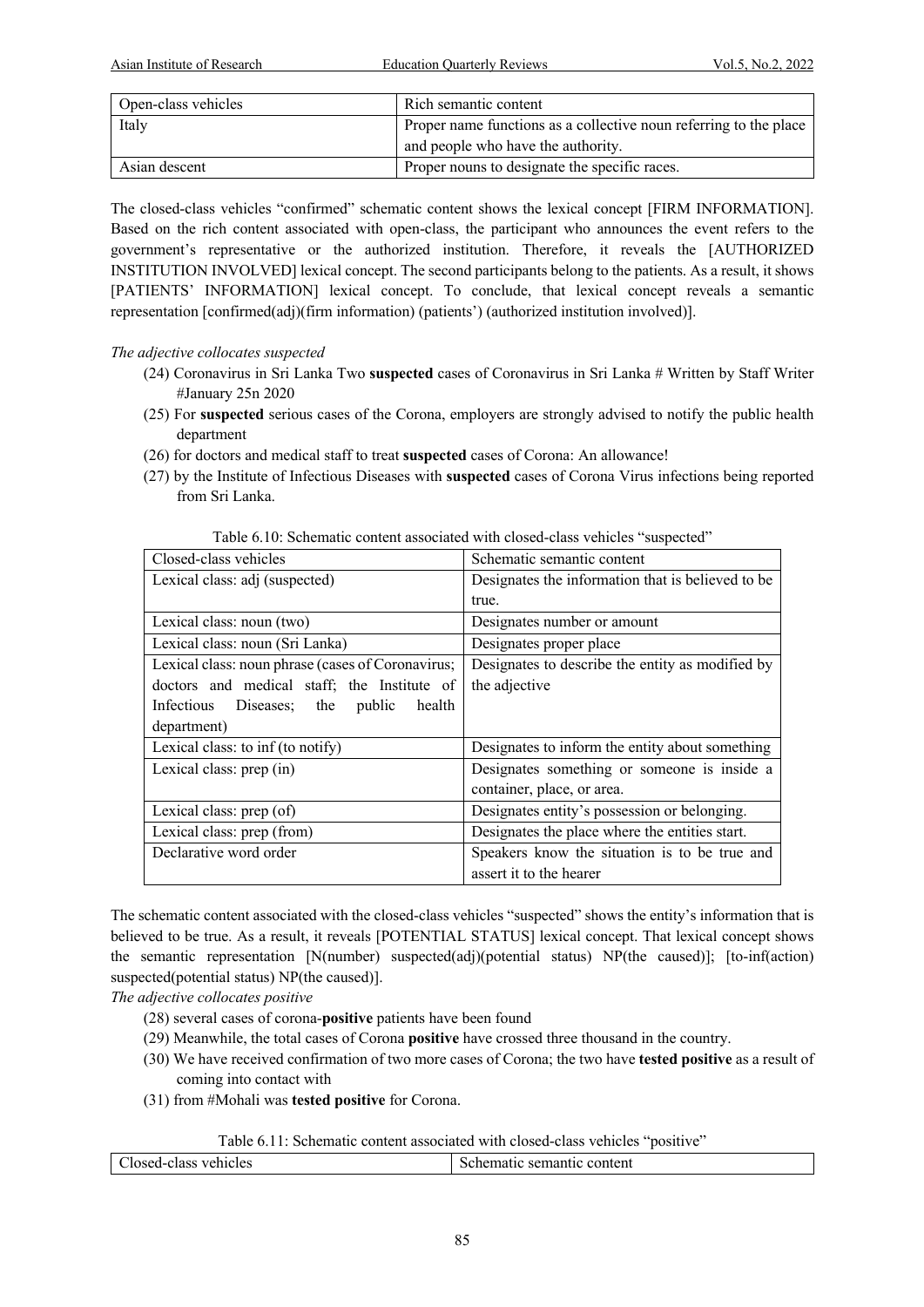| Lexical class: adj (positive)                             | Designates the entity's test result and is approved        |
|-----------------------------------------------------------|------------------------------------------------------------|
|                                                           | officially by formal test.                                 |
| Lexical class: noun (patients)                            | Designates entity's condition                              |
| Lexical class: noun (Corona)                              | Designates proper name                                     |
| Lexical class: noun phrase (several cases of Corona;      | Designates to describe the entities as modified by the     |
| the total cases of Corona; the two; as a result of; three | adjective                                                  |
| thousand; the country)                                    |                                                            |
| Lexical class: a passive form of the verb phrase          | Designates to describe the agent finds the entity          |
| (have been found)                                         |                                                            |
| Lexical class: a passive form of the verb phrase (was     | Designates the event, not from the perspective of the      |
| tested; have been found)                                  | agent                                                      |
| Lexical class: verb phrase (have tested)                  | Designates a discovery of the entity's condition           |
| Lexical class: verb phrase (have crossed)                 | Designates the entity goes one side to another side        |
| Lexical class: prep (in)                                  | Designates something or someone is inside a container,     |
|                                                           | place, or area.                                            |
| Lexical class: prep (for)                                 | Designates to show the entity's purpose or the entity's    |
|                                                           | intention                                                  |
| Declarative word order                                    | Speakers know the situation is to be true and assert it to |
|                                                           | the hearer                                                 |

The schematic content associated with the closed-class vehicles "positive" refers to the test's result, examined by an official institution. Therefore, it reveals [MEDICAL TEST RESULT], [OFFICIAL INFORMATION], and [NEGATIVE EVALUATION] lexical concepts. That lexical concepts show semantic representation [NP V(event)(active form) Adj(medical result)], [NP V(event)(passive form)(official information], [N V(event)(passive form) (negative evaluation) for(prep) N(result)].

# *4.2. The Lexical Concept of Outbreak and Its Semantic Representation*

*The noun collocates outbreak*

- (32) The minister said more than 70 billion on a daily basis since before **the outbreak of Corona Virus**
- (33) **After the outbreak of Corona**, Contagion started trending and became the' Most Demand Film' in the
- (34) **Another outbreak of Corona Virus** was suspected at Zoom HQ in China as many workers there were found
- (35) in a bid to help combat **the deadly outbreak of the Coronavirus** in mainland China.
- (36) The Islands are **in fear of an outbreak of Corona,** so Pacifica is no brained [sin] to cancel

| Closed-class vehicles                            | Schematic semantic content                               |
|--------------------------------------------------|----------------------------------------------------------|
| Lexical class: noun (outbreak)                   | Designates the dangerous, unpleasant entity<br>(usually) |
|                                                  | disease) begins all of a sudden                          |
| Lexical class: determiner, pronoun (another)     | Designates additional or one more entity                 |
| Lexical class: adj (deadly)                      | Designates to describe the entity which caused to death  |
| Lexical class: prepositional phrase (in fear of) | Designates the entity's feelings                         |
| Lexical class: prep (before)                     | Designates to describe the agent finds the entity        |
| Lexical class: a passive form of the verb phrase | Designates the action conducted by the agent             |
| (was tested)                                     |                                                          |
| Lexical class: verb phrase (have tested)         | Designates a discovery of the entity's condition         |
| Lexical class: verb phrase (have crossed)        | Designates the entity goes one side to another side      |
| Lexical class: prep (in)                         | Designates something or someone is inside a container,   |
|                                                  | place, or area.                                          |

Table 6.12: Schematic content associated with closed-class vehicles "outbreak"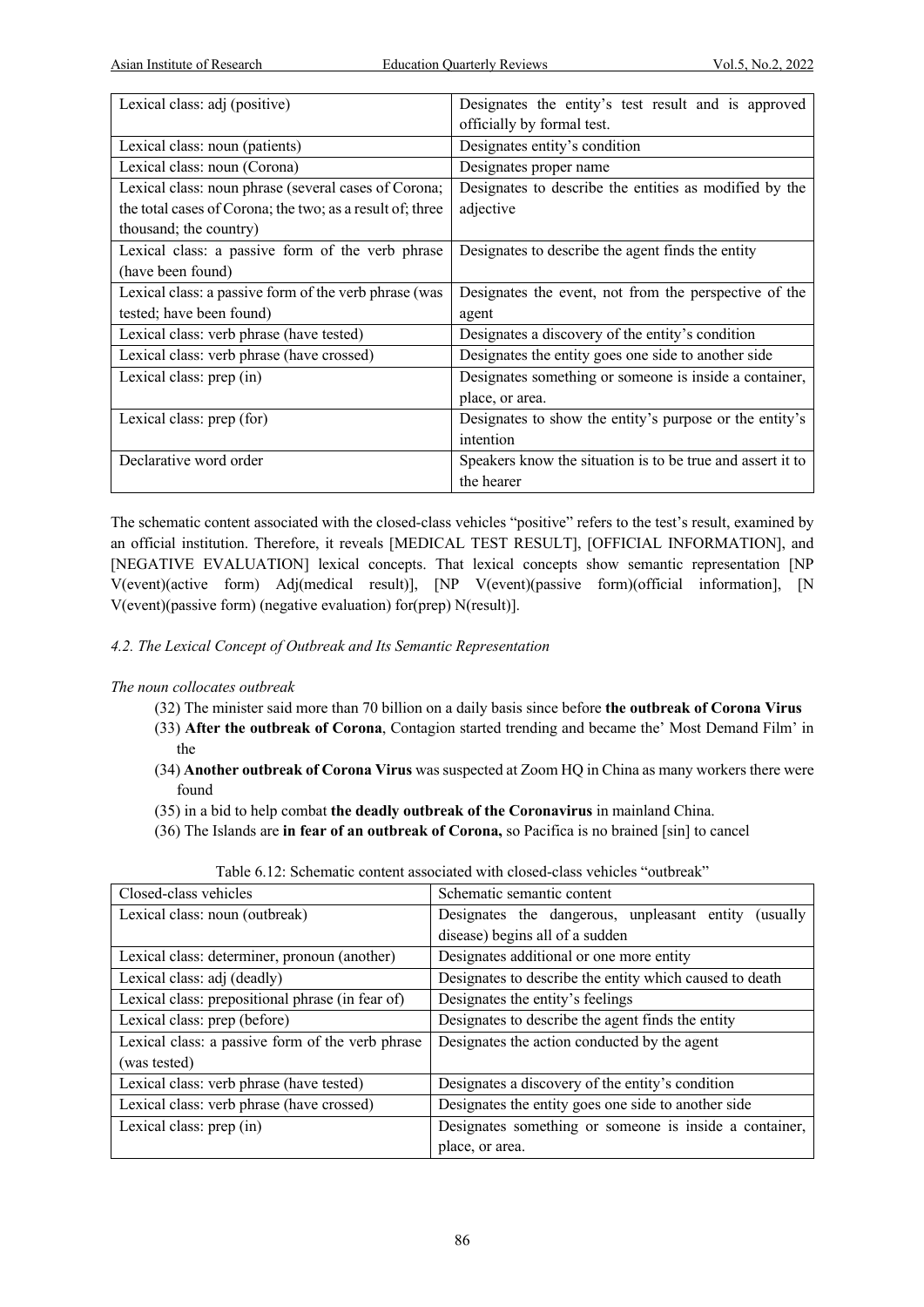| Asian Institute of Research | <b>Education Ouarterly Reviews</b> | Vol.5, No.2, 2022 |
|-----------------------------|------------------------------------|-------------------|

| Lexical class: prep (for) | Designates to show the entity's purpose or the entity's<br>intention     |
|---------------------------|--------------------------------------------------------------------------|
| Declarative word order    | Speakers know the situation is to be true and assert it to the<br>hearer |

The schematic content associated with the closed-class vehicles "outbreak" refers to disease, dangerous events that occurred without notice in advance, violence, caused to death. Therefore, it reveals [QUANTIFIER] lexical concept such in "Another outbreak of Corona Virus /…/" see (data 35), [TERRORIZING] lexical concept such in "the deadly outbreak of Coronavirus" see (data 36), [TERRIFYING EVENT] lexical concepts such in "in fear of an outbreak of Corona" see (data 37).

# *4.3. The Lexical Concept of Patients and Its Semantic Representation*

# *The noun collocates treatment*

- (37) first prototype of hospital isolation coach for the **treatment** of corona patients
- (38) also ensure complete guidance to Pakistani doctors regarding the **treatment** of corona patients in Punjab.
- (39) to the need for the staff providing **treatment** to the corona patients.
- (40) No hospital can refuse to admit patients for corona **treatment,** and if anyone is found doing it, legal action will be taken

| Closed-class vehicles                        | Schematic semantic content                                     |
|----------------------------------------------|----------------------------------------------------------------|
| Lexical class: noun (treatment)              | Designates the way the entity is considered and examined.      |
| Lexical class: determiner (the)              | Designates to particular things, people, places                |
| Lexical class: preposition (for)             | Designates the intention of someone to give something.         |
| Lexical class: preposition (to)              | Designates the action will happen later.                       |
| Lexical class: preposition (of)              | Designates to show possession, belonging, or origin.           |
| Lexical class: preposition (in)              | Designates something or someone is inside a container, place,  |
|                                              | or area.                                                       |
| Lexical class: noun phrase (the treatment of | Designates how the entity is examined concerning medical       |
| corona patients)                             | care.                                                          |
| Declarative word order                       | Speakers know the situation is to be true and assert it to the |
|                                              | hearer                                                         |

Table 6.13: Schematic content associated with closed-class vehicle "treatment"

The schematic contents associated with closed-class vehicles "treatment" refer to medical treatment due to Coronavirus; this medical treatment was done by someone who had a medical, educational background. Therefore, it reveals [EDUCATIONAL NEEDS] lexical concepts such as "/…/ coach for the treatment of Corona patient" see (data 38), and "also ensure complete guidance to Pakistani doctors regarding the treatment of corona patients in Punjab" see (data 39). Furthermore, the lexical concept [EXAMINATION SUPPLY] such in "to the need for the staff providing treatment to the corona patients" see (data 40) and "No hospital can refuse to admit patients for corona treatment**,** and if anyone is found doing it, legal action will be taken" see data (41).

This coronavirus corpus is data collected from 20 different English countries. Therefore, we can conclude that this Coronavirus corpus represents the 20 English countries. Furthermore, through F and MI, the three words "cases," "patients," and "outbreaks" most frequently occur in this Corpus. Therefore, this LCCM theory has demonstrated significant feasibility in analyzing collocation cases, patients, and outbreaks. Through vehicles "has confirmed," "confirmed," "are confirmed," "have been reported," "recorded," "confirmed," "suspected," "positive," "outbreak," and "treatment," it reveals that those vehicles result in a semantic representation that all the information is coming from "the authorized institution," "the official approval or official agreement," and "the government's representatives". In the passive form, the information of the entity's condition is foregrounded, and they are agentless informational assertions. The information content is accurate and firm and describes the potential status and medical evaluation test result. In other vehicles, "outbreak" and "treatment" reveal a semantic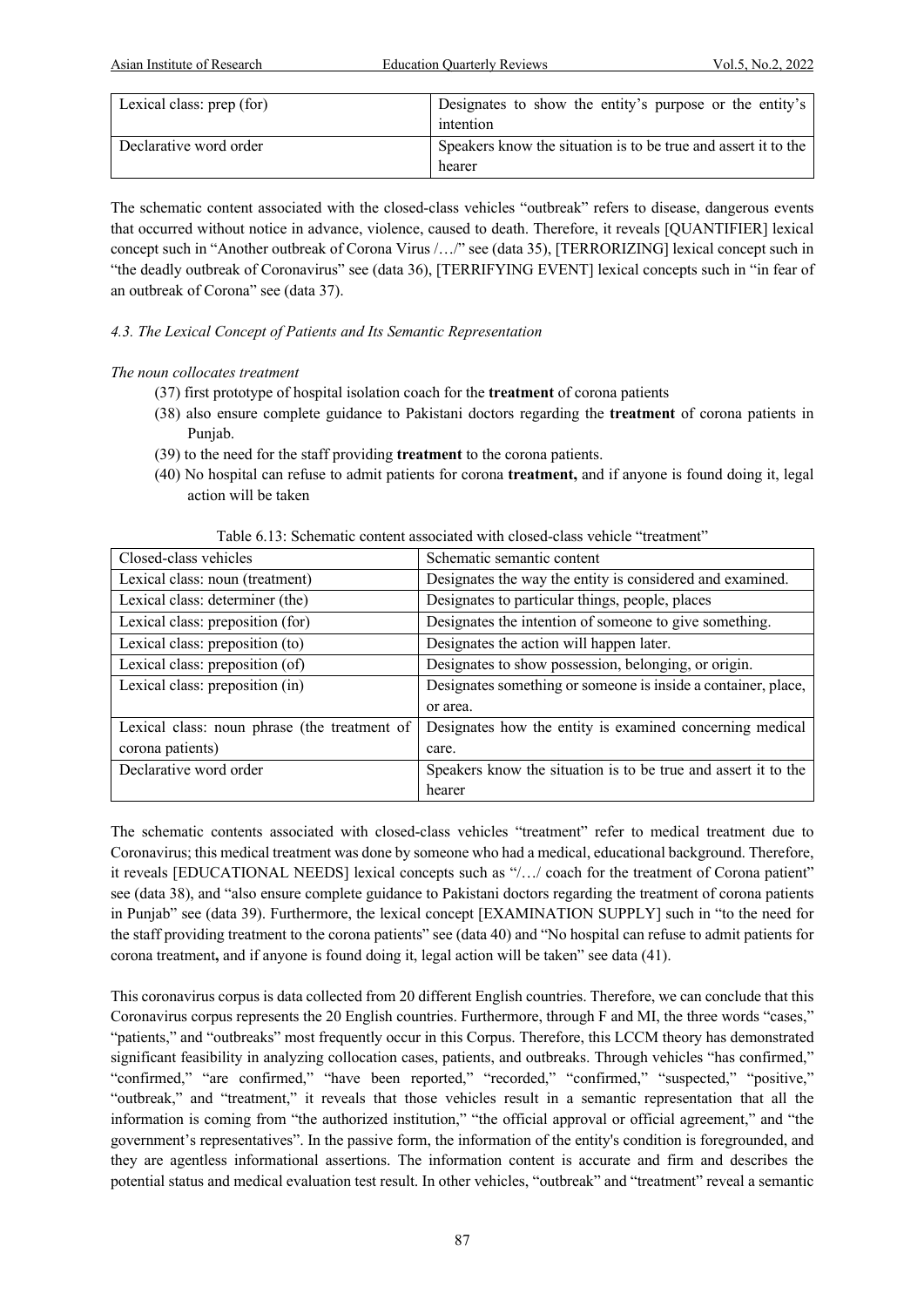representation of "quantifier," "terrorizing," and "terrifying events"; it also describes the "educational needs" and "examination supply."

Through LCCM theory, the current researchers have a very fruitful insight into revealing the meaning construction of the collocation of "cases," "patients," and "outbreak" lexical concepts. Since the previous research discussed Coronavirus and Covid-19 from Semantic Cognitive through Metaphor; Metaphor, Nominalization, Appraisal from the perspective of Critical Media Discourse Analysis and Corpus Driven from the perspective of Critical Discourse Analysis.

#### **Acknowledgements**

Universitas Padjadjaran supports this research under the "article review" schema research grant **No. 1733/UN6.3.1/LT/2020**. Therefore, we would like to thank Universitas Padjadjaran for completing the article. Furthermore, the gratitude is to Erlina and Inu Isnaeni Sidiq as the second and third authors who contributed to the data collecting and literature review. Finally, our most considerable appreciation is to Mr Akhyar Rido, PhD, who gave valuable criticism.

#### **References**

- Brezina, V. (2019). Collocation Graphs and Networks: Selected Applications. In *Lexical Collocation Analysis: Advances and Application* (p. 59). Springer Nature.
- Bryner, J. (2020). *1st known Case of Coronavirus traced Back to November in China*. Live Science. Retrieved December 18, 2021. https://www.livescience.com/first-case-coronavirus-found.html
- Evans, V. (2009). *How Words Mean: Lexical Concepts, Cognitive Models, Meaning Construction*. Oxford University Press.
- Fillmore, C. (1975). An Alternative to Checklist Theory of Meanings. *Papers from the First Annual Meeting of the Berkeley Linguistics Society. California.*
- Fillmore, C. J. (1976). *Frame Semantics and the Nature of language." In Annals of the New York Academy of Sciences: Conference on the Origin and Development of Language and Speech.*
- Fillmore, C. J. (1982). *Frame Semantics: Linguistics in the Morning*. Hanshin.
- Fillmore, C. J. (1985). Frames and the Semantics of Understanding. *Quaderni Di Semantica*, *6*(2).
- Goldberg, A. . (1995). *Constructions: A Construction Grammar Approach to Argument Structure*. Cambridge University Press.
- Goldberg, A. . (2006). *Construction at Work*. Oxford University Press.
- Hank, P. (2013). *Lexical Analysis: Norms and Exploitations*. The MIT Press.
- Joharry, S. A., & Turiman, S. (2020). Examining Malaysian Public Letters to Editor on COVID-19 Pandemic: A Corpus-Assisted Discourse Analysis. *GEMA Online Journal of Language Studies*, *20*(3), 242–260. https://doi.org/10.17576/gema-2020-2003-14
- Kasdan, J., Baharuddin, R., & Shamsuri, A. S. (2020). Covid-19 dalam Korpus Peristilahan Bahasa Melayu: Analisis Sosioterminologi (Covid-19 in the Corpus Of Malay Terminology: A Socio-terminological Analysis). *GEMA Online® Journal of Language Studies*, *20*(3), 221–241. https://doi.org/10.17576/gema-2020-2003-13
- Langacker, R. W. (2008). Cognitive Grammar: A Basic Introduction. In *Cognitive Grammar: A Basic Introduction*. https://doi.org/10.1093/acprof:oso/9780195331967.001.0001
- Latham, P. E., & Roudi, Y. (2009). Mutual information. *Scholarpedia*, *4*(1), 1658. https://doi.org/10.4249/SCHOLARPEDIA.1658
- Lindquist, H. (2009). *Corpus Linguistics and the Description of Linguistics*. Edinburgh University Press Ltd.
- Mark Davies. (2020). *The Corona Virus*. Corpus Data. Retrieved December 23, 2021. https://www.corpusdata.org/
- McEnery, T., & Hardie, A. (2011). *Corpus Linguistics : Method, Theory and Practice*. Cambridge University Press.
- Nor, N. F. M., & Zulcafli, A. S. (2020). Corpus Driven Analysis of News Reports about Covid-19 in a Malaysian Online Newspaper. *GEMA Online Journal of Language Studies*, *20*(3), 199–220. https://doi.org/10.17576/gema-2020-2003-12
- Olimat, S. N. (2020). COVID-19 pandemic: Euphemism and dysphemism in Jordanian Arabic. *GEMA Online Journal of Language Studies*, *20*(3), 268–290. https://doi.org/10.17576/gema-2020-2003-16
- Palmer, H. . (1933). *Second Interim Report on English Collocations*. Kaitakusha.